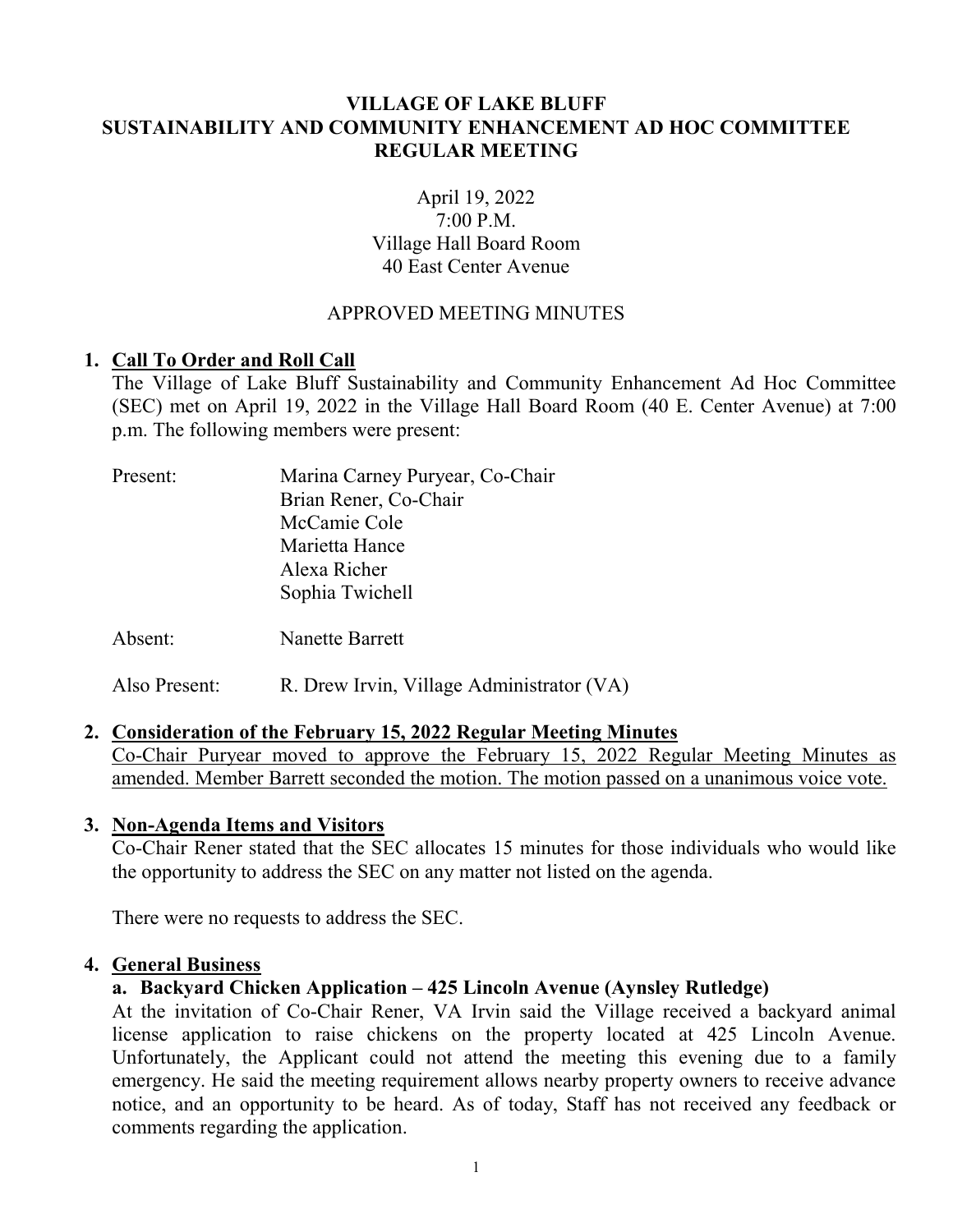In response to a question from Member Twichell, Co-Chair Puryear said the rear yard has a wire mesh fence.

Following a brief discussion, Co-Chair Puryear moved to recommend that the Village Administrator approve the Backyard Chicken Permit as presented and renewal annually if desired without coming before the SEC. Member Sorensen seconded the motion. The motion passed on a unanimous roll call vote:

| Ayes:              | (6) Cole, Hance, Richer, Twichell, Co-Chair Puryear, Co-Chair Rener |
|--------------------|---------------------------------------------------------------------|
| Nays: $(0)$        |                                                                     |
| Absent (1) Barrett |                                                                     |

# **b. How to Tend a Garden**

VA Irvin said Member Hance has suggested that SEC members take responsibility for specific action items in order to more effectively implement the Village's Sustainability Plan. If the SEC supports this course of action, she is proposing to take the lead in sponsoring a group of residents for activities that advance Action NS-5 of the Plan

Co-Chair Rener commented on his discussion with Staff regarding the important of educating the public on all the SEC programs. He said this request could be use as part of a larger framework to establish an educational subcommittee to host events and distribute educational information for topics such as lighting, chickens, and recycling at the Farmers Market or downtown.

Member Hance elaborated on her vision then stated why she would like to be responsible for planning and implementing a public educational program "How to Tend a Garden." She said she could represent the program, as an SEC representative, in a public forum which would include: classes held in Washington Park; inviting local landscape designers or interested gardeners to teach the program; publishing notice in the "Lake Bluff Letter" weekly e-newsletter; and providing progress reports to the SEC. She said that "you protect what you love" and said that hands-on experience is important and could help residents develop a lifelong desire to protect/sustain the community. Co-Chair Rener commented on his vision of a structured educational process if the SEC were to participate in the program.

VA Irvin said historically, Ad Hoc Committees have not been working committees; however, if desired the committee could review proposals consistent with the Plan. A discussion followed.

Co-Chair Rener said proposals of this type could be considered as best practices, as things such as leaf blower regulations evolve and are more closely examined. He said he thinks the SEC could get more community involvement if residents were able to view the SEC's work progress and proposals. VA Irvin said if the SEC is comfortable with the approach outlined in Staff memorandum, for the timing of this proposal, the Village could help with communication and educating the public which could ultimately lead to developing a pilot program. A discussion followed.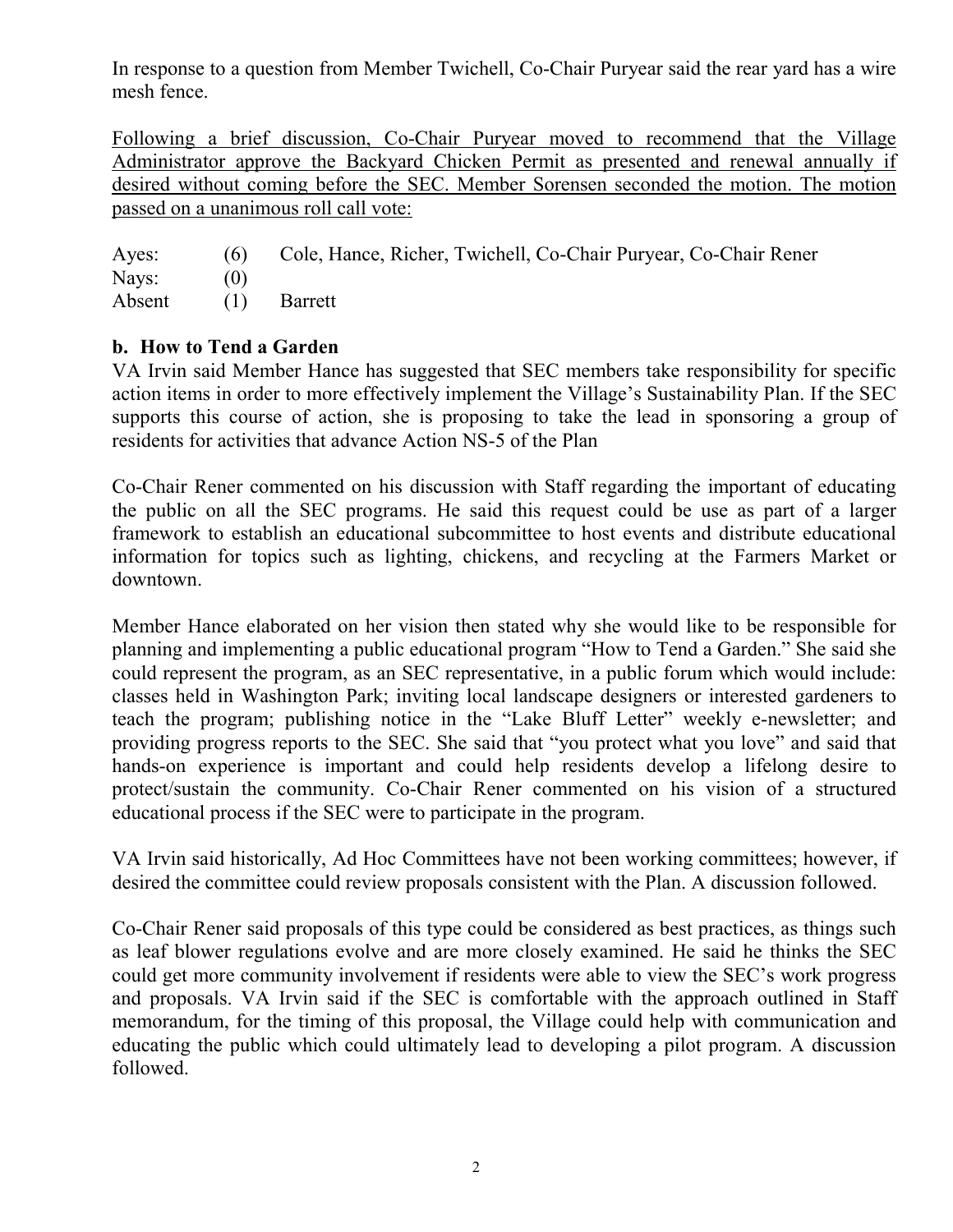In response to a comment from Member Twichell, Member Richer said from an educational viewpoint, seminars and website with informative videos could be used to educate the community. She commented on how Lake Forest High School Environmental and Media clubs could contribute to the program. Member Twichell commented on the various ways which the program could be implemented and said that high school students would be awesome ambassadors. A discussion followed.

Co-Chair Puryear said if Member Hance self-pilots the program, it is her belief it will not get the public press until after it is done because people will not have the opportunity to ask or engage in questions which could be captured on video.

Member Cole said he loves the idea of the SEC being in charge but we need to be careful in regards to assuming responsibility (or "liability") for the information presented to the public. He said the Village has innumerable gardening resources (Garden Club, Kinnucan, Lake Forest/Lake Bluff Open Lands) as well as nurseries in the surrounding area. He thinks this could be an excellent opportunity to fulfill some of the Plan action items such as educating the public. If this is the direction we want to consider, he thinks the SEC should have a booth at the Farmers Market, engage with the community in a friendly manner beneficial for digital learners as well as physical learners, and the SEC should decide what information should be distributed (as examples, he identified information about gardening, light pollution, stormwater management, mosquito abatement, erosion control, solid waste and recycling). Member Cole said it is important to mention that, while the SEC may be the organizing body, it will rely on experts to educate the general public on the chosen topics. Co-Chair Rener suggested a future meeting to discussion best practices and potential program structures. A discussion ensued.

In response to a question from Member Cole, VA Irvin said a Village consultant conducted a public survey regarding improvements to the Central Business District and downtown but not a Farmers Market booth. If there is a consensus, Staff will work with Member Hance to make the program as successful as possible. Member Cole asked how equipped is the Village to launch this sort of multi-faceted education campaign, VA Irvin said the Village has the capability to launch social media or website assets if needed. A discussion followed.

In response to a comment from Co-Chair Puryear, VA Irvin said the Criterion Bike Race is scheduled for July 30 then he shared information regarding previous booth allocation for educational purposes.

Following an extensive discussion, Co-Chair Rener said if the SEC is interested the next steps would include a separate agenda item to discuss the rules, process, and volunteers.

#### **c. Sustainability Plan Progress**

At the invitation of Co-Chair Rener, VA Irvin said this is a phenomenal plan for a municipality of our size and resources; however, some of the goals listed in the table should be called "aspirational plans" such as the 60% recycling effort which is a county wide goal that the Village may never reach. The SEC has done an interim check on the plan and he thinks it should consider identifying a small number of priorities concerning the Plan for the next 12 months and continue revising the plan.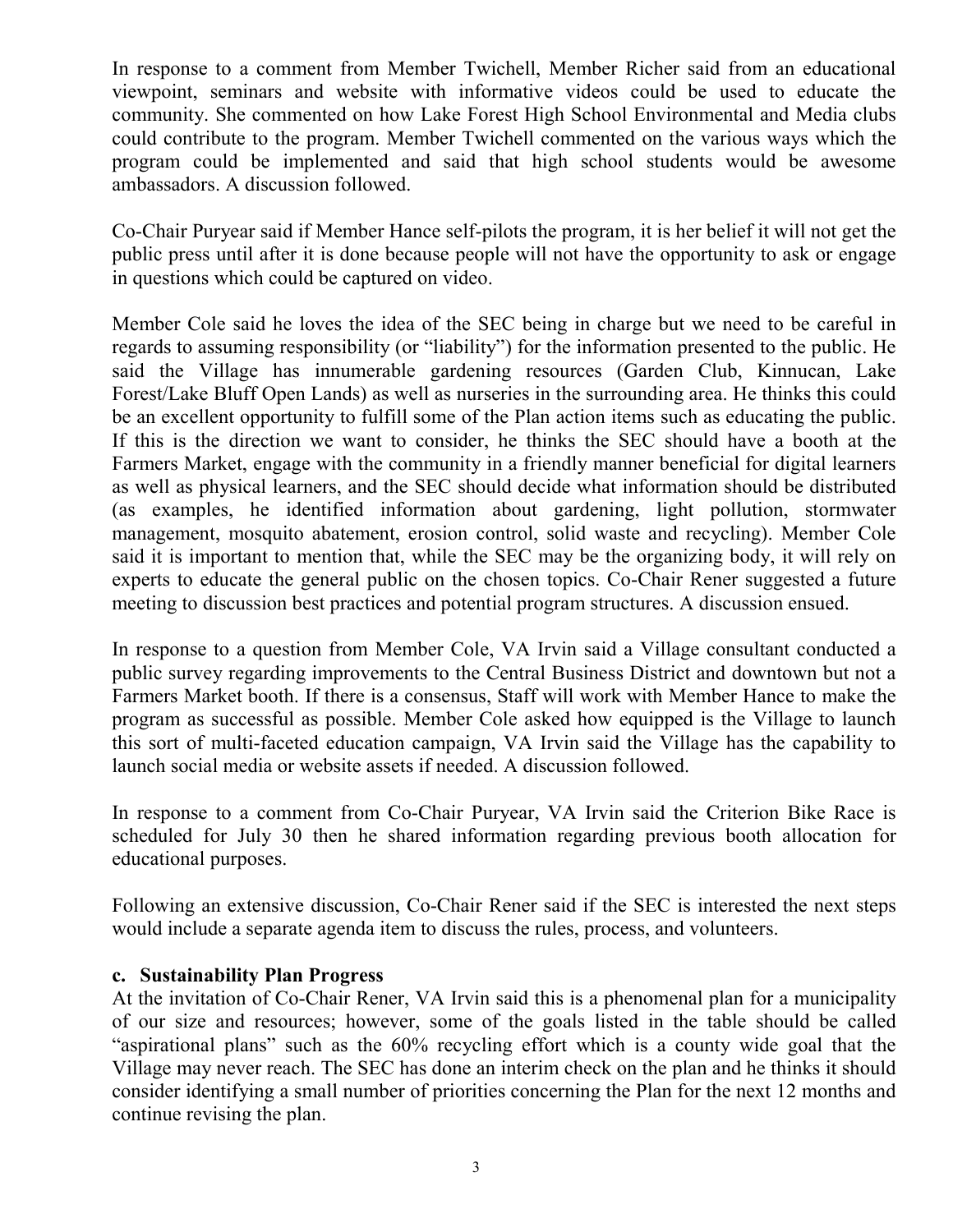Co-Chair Rener commented on future plans not included in the list of priorities such as the 176 corridor improvements; bike planning; downtown improvements; greening and additional garden spaces and said it is nice to see some of the programs coming to fruition. VA Irvin commented on his discussion with Co-Chair Rener regarding potential focus areas including zoning code regulations surrounding exterior lighting as well as revision of the Comprehensive Plan.

Member Cole asked if there were plans to educate the public on the Plan progress and a message regarding "Earth Day." Following a discussion regarding Earth Day, Co-Chair Rener said it would be idea to send out a blast advising of the committee's achievements, sustainability and initiatives.

Member Twichell expressed her preference to include "no mow until Mother's Day" to benefit pollinators. In response to a question from Member Cole, VA Irvin said the "No Mow May" is one of those educational objectives that the Village could help supports and it could be included in the Village Newsletter or a press release. A discussion followed.

Co-Chair Rener said the NS-5 does not specifically address lawn equipment (mowing, leaf blowing) and inquired if the committee would like to create an additional item. He shared information regarding discussions in a regional working committee addressing leaf blowing model ordinance and noted additional items should be included in the Plan because carbon impact is a future concern.

In response to a comment from Co-Chair Rener, VA Irvin said each of the action items has some sort of educational component. The idea would be to develop a program to support the educational components specific initiatives for 12 months, process and review materials, review schedule and communication channels to push out event announcements and results. VA Irvin continued by sharing information regarding the upcoming Green Bay Road and Bridge replacement plan as well as stormwater improvements and funding associated with upcoming projects. A discussion followed.

In response to a question from Member Twichell regarding the existing train tracks, VA Irvin said that, after speaking with a representative from Union Pacific, it is his understanding the train tracks will remain and be used to transport freight. A discussion followed.

Co-Chair Rener expressed that the Plan action items that have been or will be discussed in the next 12 months consist of: public education; leaf blower regulations; developing outdoor lighting regulations; and revisiting the bike plan including the gaps downtown for bike racks.

In response to a question from Member Cole, VA Irvin provided an update on the neighborhood food waste program proposed by a local resident. He said that the pilot program marketing materials have been prepared and it is anticipated the independent volunteers will move forward soon. A discussion followed.